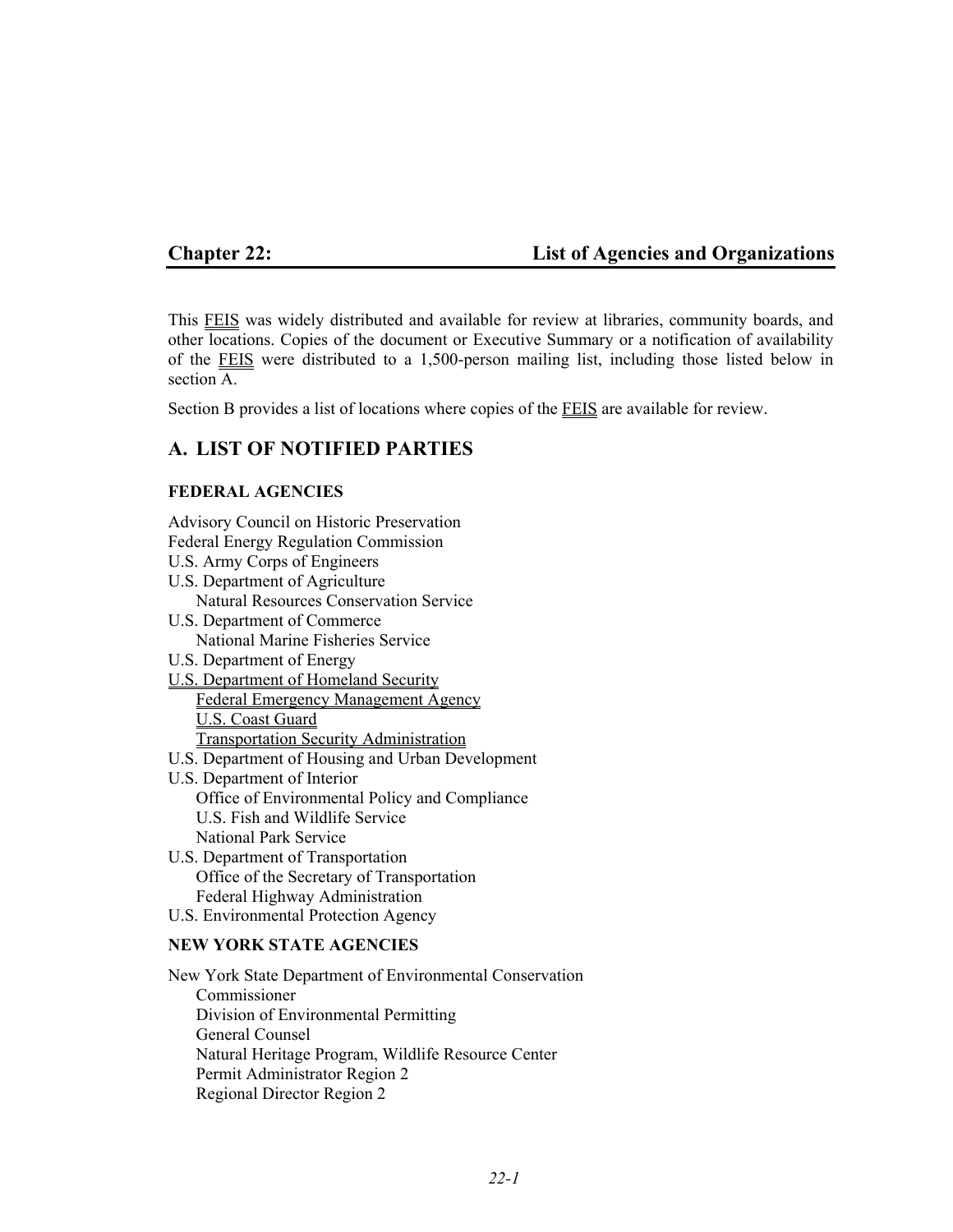#### **Second Avenue Subway FEIS**

New York State Department of Law New York State Department of State Division of Coastal Resources and Waterfront Revitalization New York State Department of Transportation New York State Department of Transportation Region 11 New York State Division of the Budget New York State Empire State Development Corporation Lower Manhattan Development Corporation New York State Office of Parks, Recreation and Historic Preservation State of New York, Office of the Governor

### **NEW YORK CITY AGENCIES**

Office of the Mayor Art Commission Community Assistance Unit Office for People with Disabilities Office of Construction Office of Environmental Coordination Office of Emergency Management Office of Intergovernmental Affairs Office of Management and Budget Office of the Deputy Mayor for Economic Development and Rebuilding New York City Corporation Council New York City Council Land Use Committee New York City Department of Buildings New York City Department of Business Services New York City Department of City Planning Bronx Office Brooklyn Office Manhattan Office Transportation Department Waterfront and Open Space Division New York City Department of Citywide Administrative Services New York City Department of Design and Construction New York City Department of Education New York City Department of Environmental Protection New York City Department of Health New York City Department of Housing Preservation and Development New York City Department of Parks and Recreation New York City Department of Sanitation New York City Department of Transportation New York City Economic Development Corporation New York City Fire Department New York City Health and Hospitals Corporation New York City Housing Authority New York City Landmarks Preservation Commission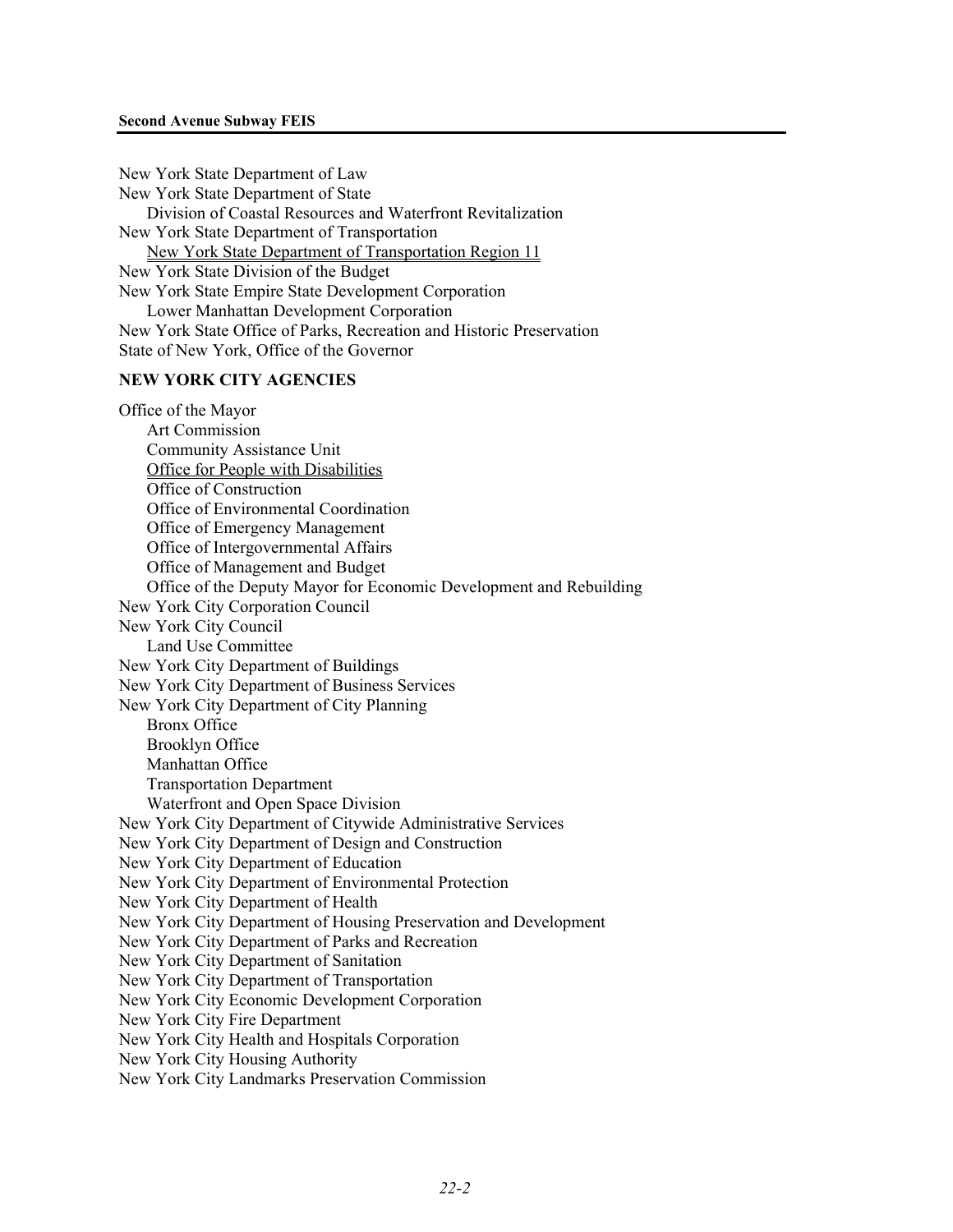New York City Police Department Transit Division

### **TRANSPORTATION AGENCIES**

### **MTA**

MTA Bridges and Tunnels

MTA Long Island Rail Road

MTA Metro-North Railroad

MTA Long Range Planning Framework Studies

MTA and City of New York  $\bigcirc$  Subway Extension – Hudson Yards Area Rezoning Study MTA Metro-North Railroad: Penn Station Access Study

MTA Long Island Rail Road: East Side Access Project

New Jersey Transit

New Jersey Transit and Port Authority of New York & New Jersey: Access to the Region's **Core** 

New York Metropolitan Transportation Council Port Authority of New York & New Jersey

### **ELECTED OFFICIALS**

United States Senator Hillary Rodham Clinton United States Senator Charles E. Schumer United States Representative Gary L. Ackerman (District 5) United States Representative Joseph Crowley (District 7) United States Representative Eliot Engel (District 17) United States Representative Vito Fossella, Jr. (District 13) United States Representative Carolyn Maloney (District 14) United States Representative Gregory Meeks (District 6) United States Representative Jerrold Nadler (District 8) United States Representative Major Owens (District 11) United States Representative Charles Rangel (District 15) United States Representative José Serrano (District 16) United States Representative Edolphus Towns (District 10) United States Representative Nydia Velazquez (District 12) United States Representative Anthony Weiner (District 9) New York State Governor George Pataki New York State Comptroller Alan G. Hevesi New York State Attorney General Eliot Spitzer New York State Senator Carl Andrews (District 20) New York State Senator Joseph Bruno (District 43) New York State Senator Martin Connor (District 25) New York State Senator Ruben Diaz, Sr. (District 32) New York State Senator Martin Dilan (District 17) New York State Senator Thomas Duane (District 29) New York State Senator Martin Golden (District 22) New York State Senator Efrain Gonzalez, Jr. (District 33) New York State Senator Ruth Hassell-Thompson (District 36) New York State Senator Liz Krueger (District 26)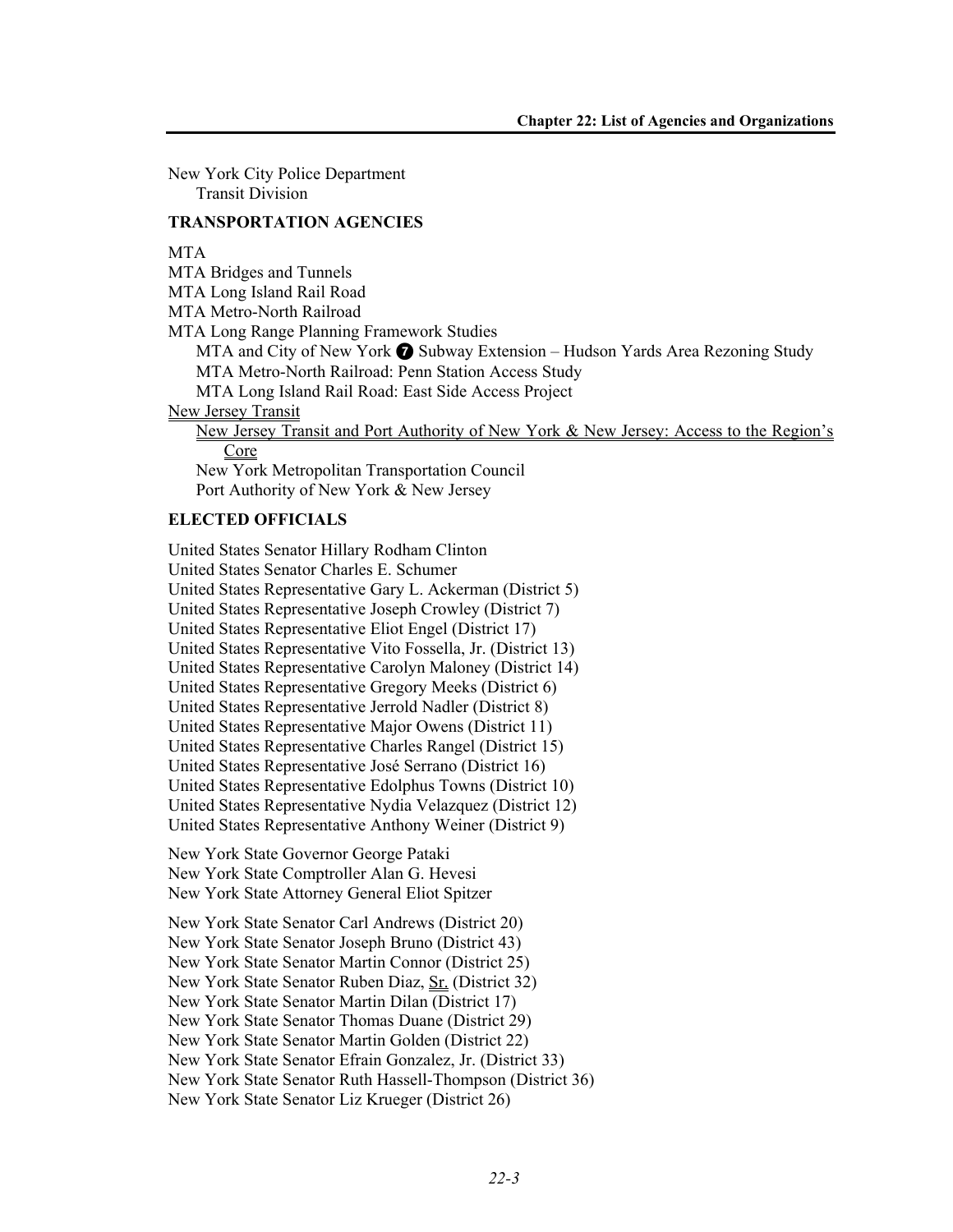New York State Senator Carl Kruger (District 27) New York State Senator Seymour Lachman (District 23) New York State Senator Serphin R. Maltese (District 15) New York State Senator John Marchi (District 24) New York State Senator Olga Mendez (District 28) New York State Senator Velmanette Montgomery (District 18) New York State Senator George Onorato (District 12) New York State Senator Frank Padavan (District 11) New York State Senator Kevin Parker (District 21) New York State Senator David Paterson (District 30) New York State Senator John Sabini (District 13) New York State Senator John Sampson (District 19) New York State Senator Eric Schneiderman (District 31) New York State Senator Ada Smith (District 10) New York State Senator Malcolm Smith (District 14) New York State Senator Toby Ann Stavisky (District 16) New York State Senator Guy Velella (District 34) New York State Assemblymember Peter Abbate, Jr. (District 49) New York State Assemblymember Carmen Arroyo (District 84) New York State Assemblymember Jeffrion Aubry (District 35) New York State Assemblymember Michael Benjamin (District 79) New York State Assemblymember Jonathan Bing (District 73) New York State Assemblymember James Brennan (District 44) New York State Assemblymember William Boyland, Jr. (District 55) New York State Assemblymember Ann Margaret Carrozza (District 26) New York State Assemblymember Barbara Clark (District 33) New York State Assemblymember Adele Cohen (District 46) New York State Assemblymember Michael Cohen (District 28) New York State Assemblymember William Colton (District 47) New York State Assemblymember Vivian Cook (District 32) New York State Assemblymember Michael Cusick (District 63) New York State Assemblymember Steve Cymbrowitz (District 45) New York State Assemblymember Luis Diaz (District 86) New York State Assemblymember Ruben Diaz, Jr. (District 85) New York State Assemblymember Jeffrey Dinowitz (District 81) New York State Assemblymember Adriano Espaillat (District 72) New York State Assemblymember Herman D. Farrell, Jr. (District 71) New York State Assemblymember Michael Gianaris (District 36) New York State Assemblymember Deborah Glick (District 66) New York State Assemblymember Diane Gordon (District 40) New York State Assemblymember Richard Gottfried (District 75) New York State Assemblymember Alexander Grannis (District 65) New York State Assemblymember Roger Green (District 57) New York State Assemblymember Aurelia Greene (District 77) New York State Assemblymember Barry Grodenchik (District 22) New York State Assemblymember Carl Heastie (District 83) New York State Assemblymember Dov Hikind (District 48) New York State Assemblymember Rhoda Jacobs (District 42)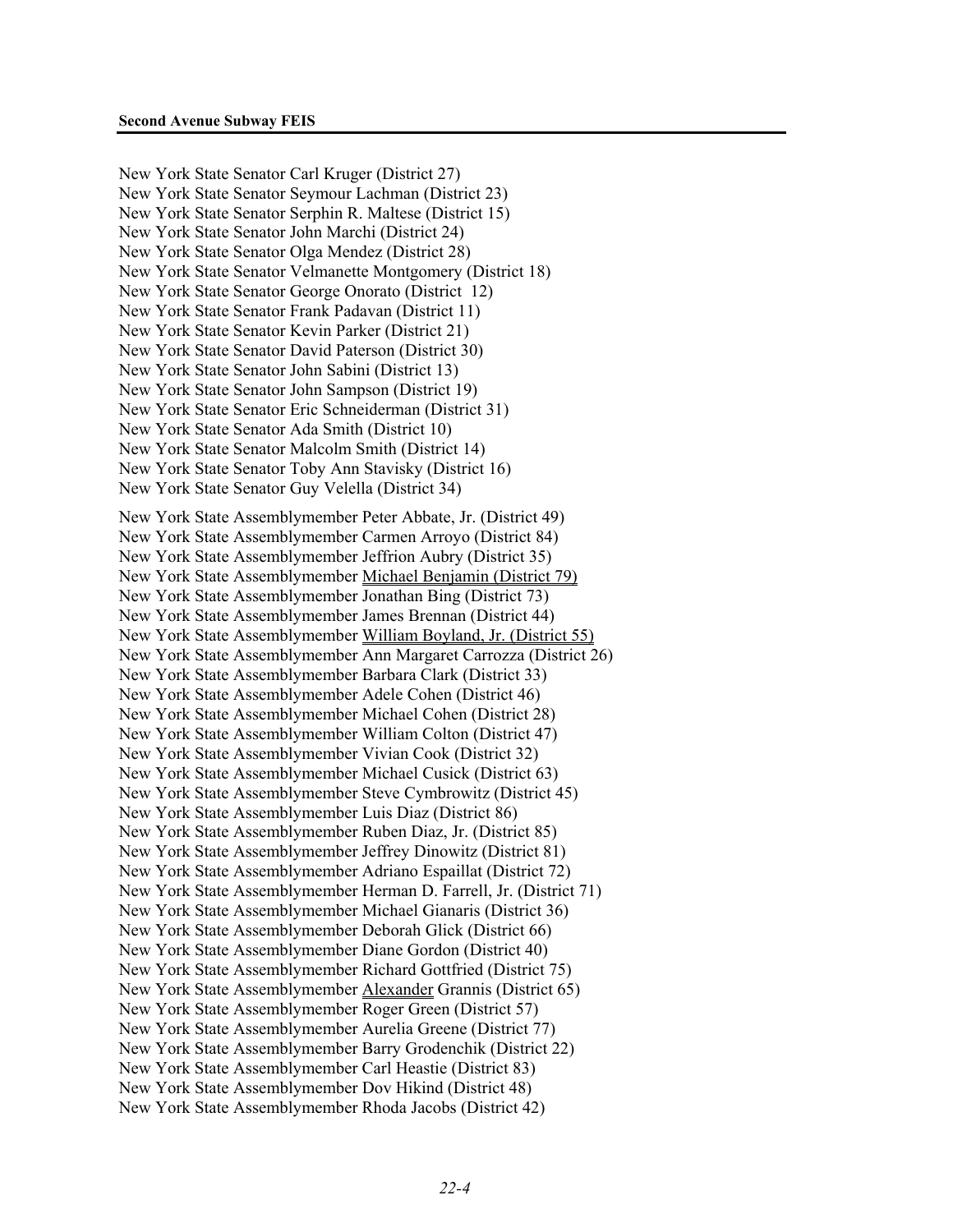New York State Assemblymember Stephen Kaufman (District 82) New York State Assemblymember Jeffrey Klein (District 80) New York State Assemblymember Ivan Lafayette (District 34) New York State Assemblymember John Lavelle (District 61) New York State Assemblymember Joseph Lentol (District 50) New York State Assemblymember Vito Lopez (District 53) New York State Assemblymember Margaret Markey (District 30) New York State Assemblymember Nettie Mayersohn (District 27) New York State Assemblymember Brian McLaughlin (District 25) New York State Assemblymember Joan Millman (District 52) New York State Assemblymember Matthew Mirones (District 60) New York State Assemblymember Catherine Nolan (District 37) New York State Assemblymember Clarence Norman, Jr. (District 43) New York State Assemblymember Daniel O'Donnell (District 69) New York State Assemblymember Felix Ortiz (District 51) New York State Assemblymember José Peralta (District 39) New York State Assemblymember Nick Perry (District 58) New York State Assemblymember Audrey Pheffer (District 23) New York State Assemblymember Adam Clayton Powell IV (District 68) New York State Assemblymember José Rivera (District 78) New York State Assemblymember Peter Rivera (District 76) New York State Assemblymember Annette Robinson (District 56) New York State Assemblymember Steven Sanders (District 74) New York State Assemblymember William Scarborough (District 29) New York State Assemblymember Frank Seddio (District 59) New York State Assemblymember Anthony Seminerio (District 38) New York State Assemblymember Sheldon Silver (District 64) New York State Assemblymember Robert Straniere (District 62) New York State Assemblymember Scott Stringer (District 67) New York State Assemblymember Michele Titus (District 31) New York State Assemblymember Darryl Towns (District 54) New York State Assemblymember Helene Weinstein (District 41) New York State Assemblymember Mark Weprin (District 24) New York State Assemblymember Keith Wright (District 70) New York City Mayor Michael Bloomberg New York City Comptroller William Thompson, Jr. Bronx Borough President Adolfo Carrión Jr. Brooklyn Borough President Marty Markowitz Manhattan Borough President C. Virginia Fields Queens Borough President Helen Marshall Staten Island Borough President James Molinaro New York City Public Advocate Betsy Gotbaum New York City Councilmember Joseph Addabbo, Jr. (District 32) New York City Councilmember Tony Avella (District 19)

New York City Councilmember Maria Baez (District 14) New York City Councilmember Charles Barron (District 42)

New York City Councilmember Tracy Boyland (District 41)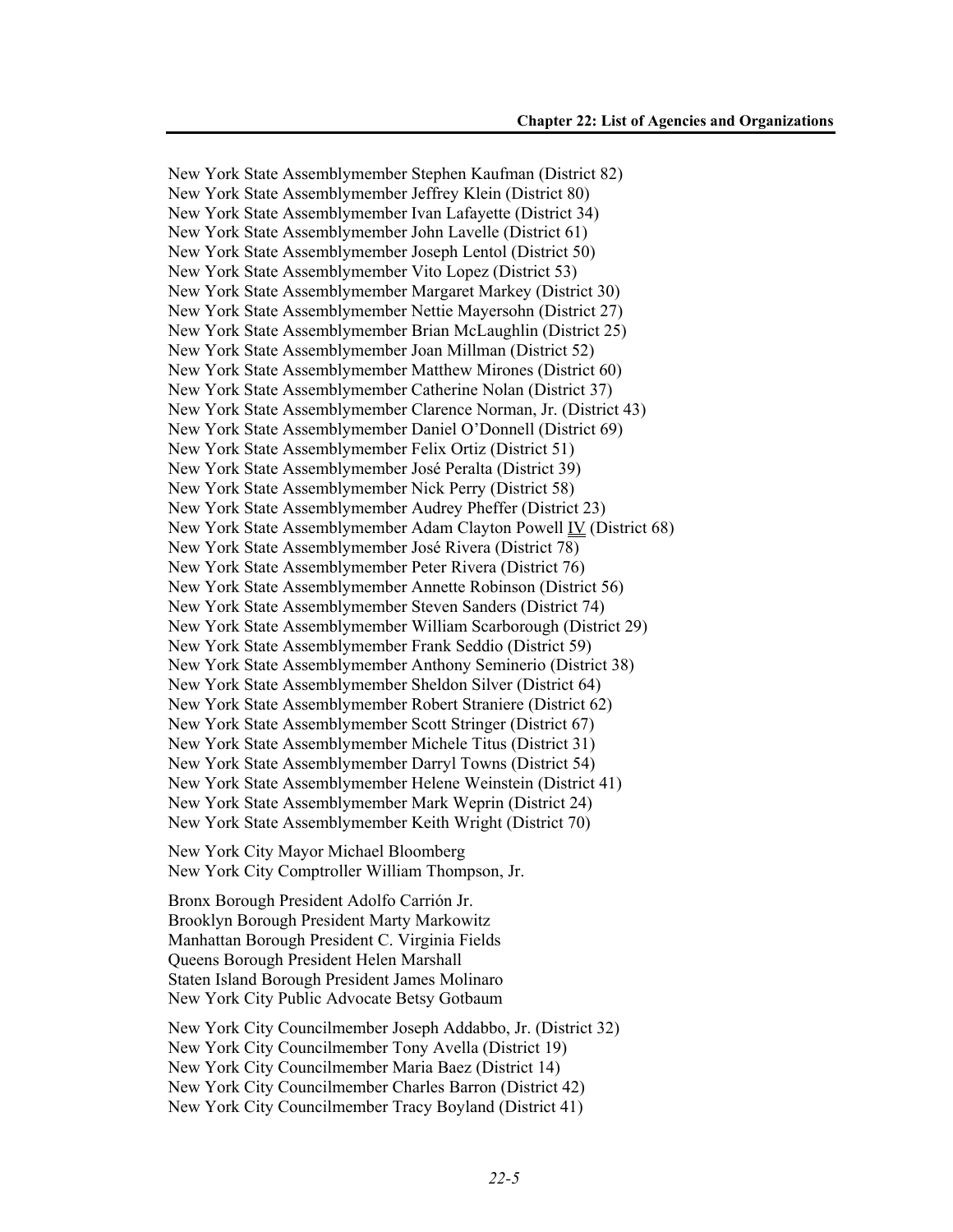New York City Councilmember Gale Brewer (District 6) New York City Councilmember Yvette Clarke (District 40) New York City Councilmember Leroy Comrie (District 27) New York City Councilmember Bill De Blasio (District 39) New York City Councilmember Erik Dilan (District 37) New York City Councilmember Simcha Felder (District 44) New York City Councilmember Lewis Fidler (District 46) New York City Councilmember Helen Foster (District 16) New York City Councilmember Dennis Gallagher (District 30) New York City Councilmember James Gennaro (District 24) New York City Councilmember Vincent Gentile (District 43) New York City Councilmember Alan J. Gerson (District 1) New York City Councilmember Eric Gioia (District 26) New York City Councilmember Sara Gonzalez (District 38) New York City Councilmember Robert Jackson (District 7) New York City Councilmember Letitia James (District 35) New York City Councilmember Alan Jennings (District 28) New York City Councilmember Melinda Katz (District 29) New York City Councilmember G. Oliver Koppell (District 11) New York City Councilmember Andrew Lanza (District 51) New York City Councilmember John Liu (District 20) New York City Councilmember Margarita Lopez (District 2) New York City Councilmember Miguel Martinez (District 10) New York City Councilmember Michael McMahon (District 49) New York City Councilmember A. Gifford Miller (District 5) New York City Councilmember Hiram Monserrate (District 21) New York City Councilmember Eva Moskowitz (District 4) New York City Councilmember Michael Nelson (District 48) New York City Councilmember James Oddo (District 50) New York City Councilmember Annabel Palma (District 18) New York City Councilmember William Perkins (District 9) New York City Councilmember Madeline Provenzano (District 13) New York City Councilmember Christine Quinn (District 3) New York City Councilmember Dominic Recchia, Jr. (District 47) New York City Councilmember Philip Reed (District 8) New York City Councilmember Diana Reyna (District 34) New York City Councilmember Joel Rivera (District 15) New York City Councilmember James Sanders, Jr. (District 31) New York City Councilmember Larry Seabrook (District 12) New York City Councilmember Helen Sears (District 25) New York City Councilmember José Serrano (District 17) New York City Councilmember Kendall Stewart (District 45) New York City Councilmember Peter Vallone, Jr. (District 22) New York City Councilmember Albert Vann (District 36) New York City Councilmember David Weprin (District 23) New York City Councilmember David Yassky (District 33)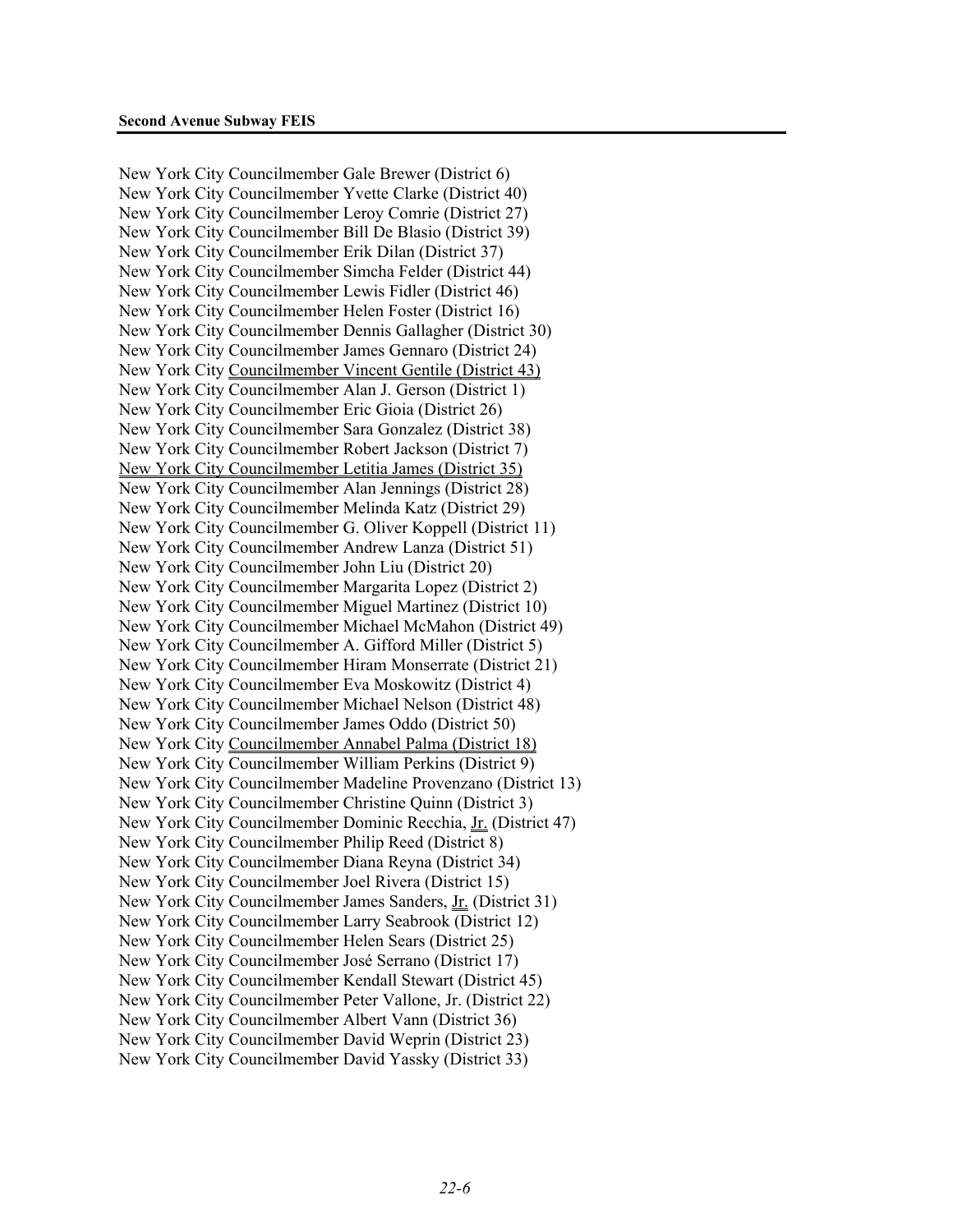### **COMMUNITY BOARDS**

Bronx Community Board 7 Brooklyn Community Board 7 Brooklyn Community Board 12 Brooklyn Community Board 13 Manhattan Community Board 1 Manhattan Community Board 2 Manhattan Community Board 3 Manhattan Community Board 4 Manhattan Community Board 5 Manhattan Community Board 6 Manhattan Community Board 7 Manhattan Community Board 8 Manhattan Community Board 9 Manhattan Community Board 10 Manhattan Community Board 11 Manhattan Community Board 12

# **OTHER AGENCIES AND INTERESTED PARTIES**

14th Street/Union Square Business Improvement District 42nd Street Development Corporation 125th Street Business Improvement District Alliance for Downtown New York American Institute of Architects APA New York Metro Chapter Transportation Committee Autofree New York/IRUM Brick Presbyterian Church Chinatown Manpower Association Christ and St. Stephen's Church Church of All Nations (formerly First German Methodist Episcopal Church) City Club of New York CIVITAS Committee for Better Transit Congregation Shearith Israel Council on the Environment of New York City Delaware Nation East Sixties Neighborhood Association Electric Railroaders Association Environmental Action Coalition Environmental Defense General Contractors Association of New York Inc. Grand Central Partnership Greater New York Chamber of Commerce Green Market-Farmers Market (at Union Square) Lexington Third East 61st Street Block Association Lower East Side Business Improvement District Manhattan Chamber of Commerce **MetroEast**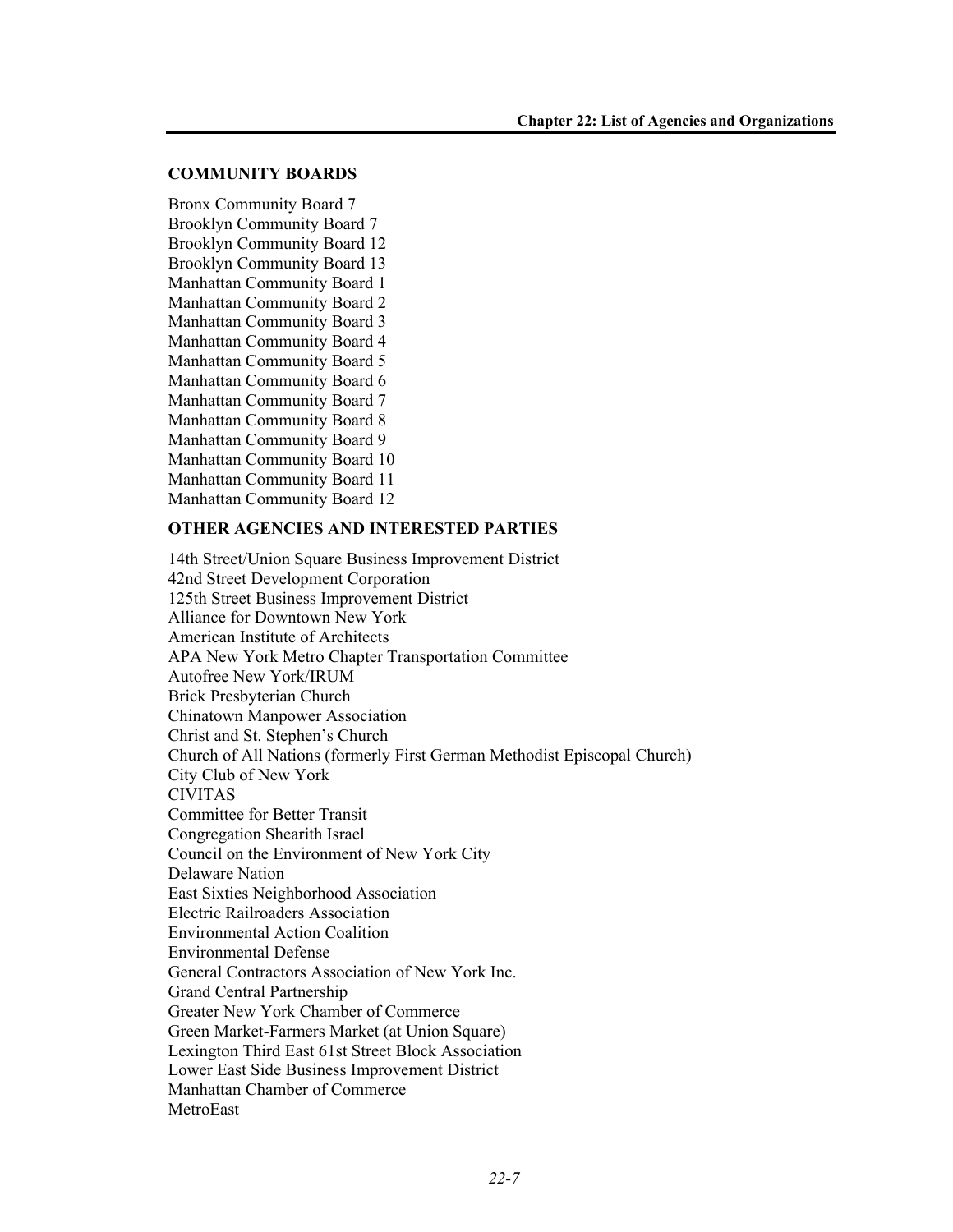Metro-North Railroad Commuter Council Municipal Art Society Natural Resources Defense Council Neighborhood Open Space Coalition New York Building Congress New York City Clean Air Campaign New York City District Council of Carpenters New York City Partnership New York City Transit Riders Council New-York Historical Society New York Public Interest Research Group New York State Conservation Fund Parks Council Permanent Citizens Advisory Committee to MTA Professional Archaeologists of New York City Real Estate Board of New York Regional Plan Association South Street Seaport Museum South Street Seaport (The Rouse Company) Second Avenue Subway Public Advisory Committee St. Phillip's Episcopal Church Straphangers Campaign Times Square Business Improvement District Transportation Alternatives Transport Workers Union, Local 100 Tri-State Transportation Campaign Tunnel Workers Union, Local 147 United Transportation Union Upper Manhattan Empowerment Zone Village Alliance Business Improvement District

# **UTILITY COMPANIES AND MAJOR INSTITUTIONS**

Amtrak Con Edison Empire City Subway New York Power Authority Verizon

Baruch College The Cooper Union Hunter College Marymount Manhattan College New York University Pace University The Rockefeller University Yeshiva University Bellevue Hospital Beth Israel Medical Center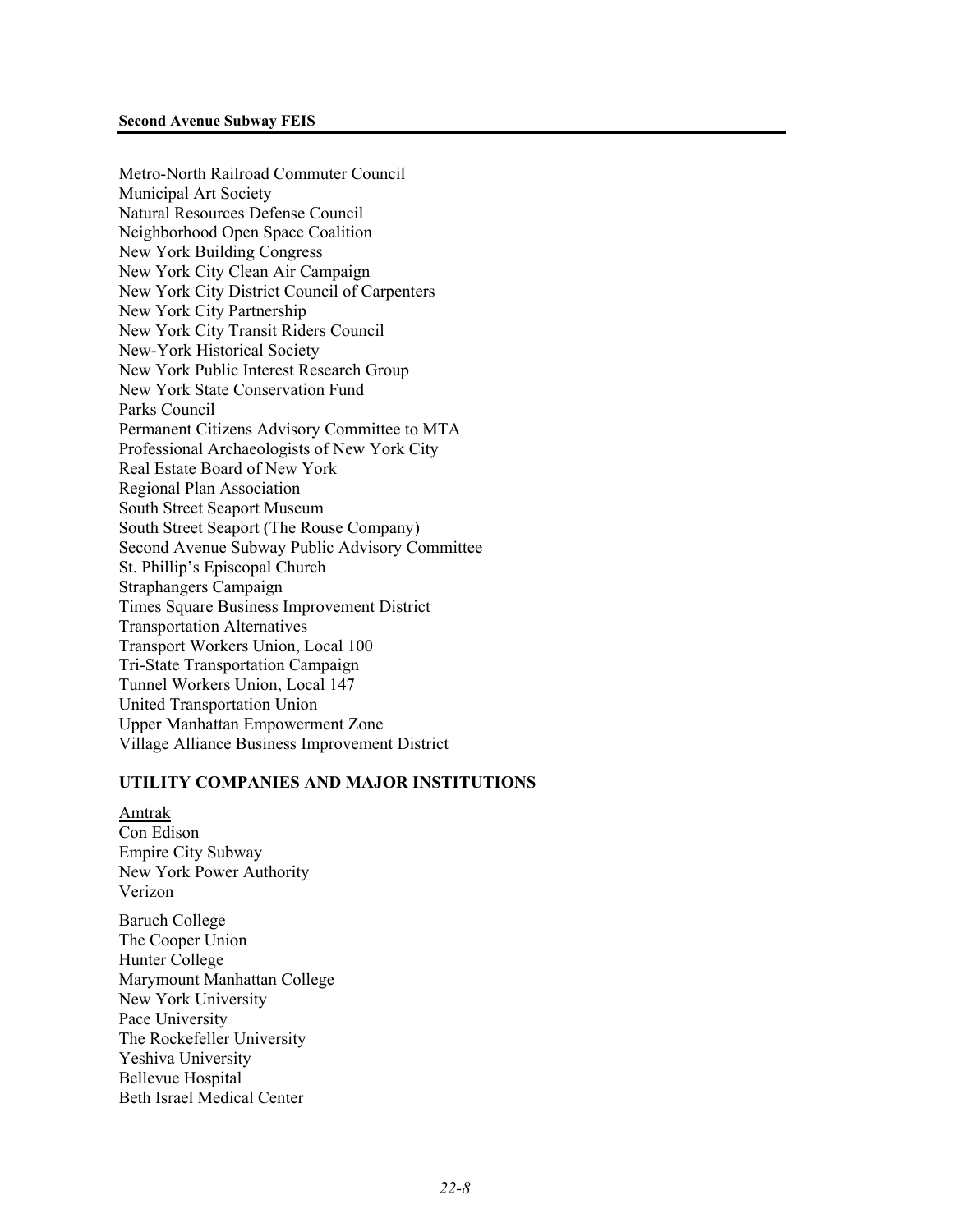Hospital for Joint Diseases Manhattan Eye, Ear and Throat Hospital Memorial-Sloan Kettering Cancer Center Metropolitan Hospital Center Mount Sinai Medical Center New York Blood Center New York Downtown Hospital New York Eye and Ear Infirmary New York Hospital/Cornell Medical Center New York University Medical Center

# **B. LOCATIONS WHERE COPIES ARE AVAILABLE FOR PUBLIC REVIEW**

During the public comment period for the SDEIS, copies of the SDEIS were available for review at a wide range of viewing locations. Copies of the FEIS are available for review at the following locations. Please call the phone number listed for viewing hours, building entry requirements, and/or to schedule an appointment before visiting.

# **WEB SITE**

www.mta.info

# **LIBRARIES**

*MANHATTAN* 

58th Street Branch 127 East 58th Street (212) 759-7358

67th Street Branch 328 East 67th Street (212) 734-1717

96th Street Branch 112 East 96th Street (212) 289-0908

125th Street Branch 224 East 125th Street (212) 534-5050

Aguilar Branch 174 East 110th Street (212) 534-2930

Chatham Square Branch 33 East Broadway (212) 964-6598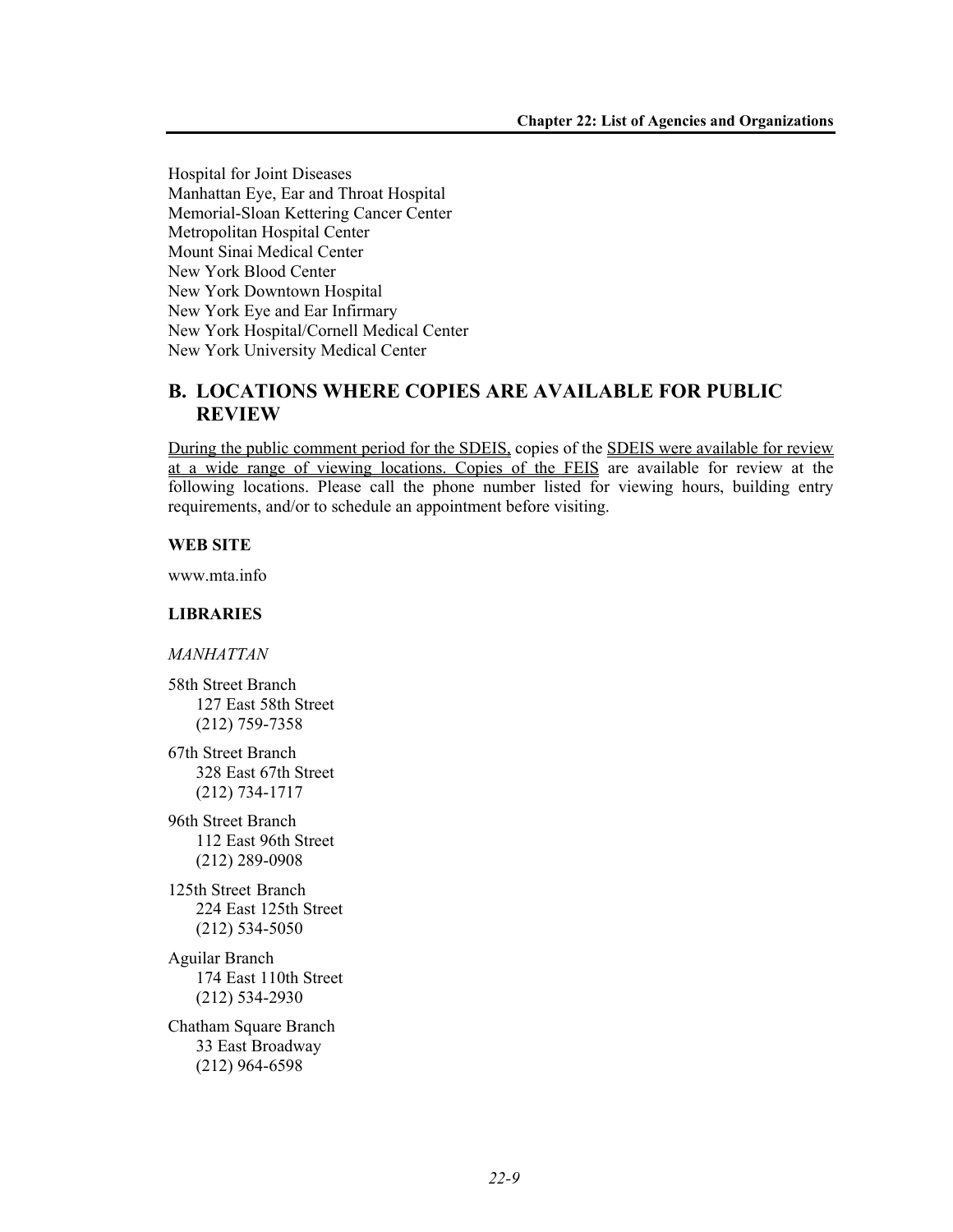Epiphany Branch 228 East 23rd Street (212) 679-2645 Hamilton Fish Park Branch 415 East Houston Street (212) 673-2290 Humanities and Social Sciences Library 5th Avenue and 42nd Street (212) 930-0830 Kips Bay Branch 446 Third Avenue (212) 683-2520 Mid-Manhattan Library 455 Fifth Avenue (212) 340-0833 Ottendorfer Branch 135 Second Avenue (212) 674-0947 Roosevelt Island Branch 524 Main Street (212) 308-6243 Science, Industry and Business Library 188 Madison Avenue (212) 592-7000 Seward Park Branch 192 East Broadway (212) 477-6770 Terence Cardinal Cooke-Cathedral Branch 560 Lexington Avenue (212) 752-3824 Tompkins Square Branch 331 East 10th Street (212) 228-4747 Webster Branch 1465 York Avenue (212) 288-5049 Yorkville Branch 222 East 79th Street (212) 744-5824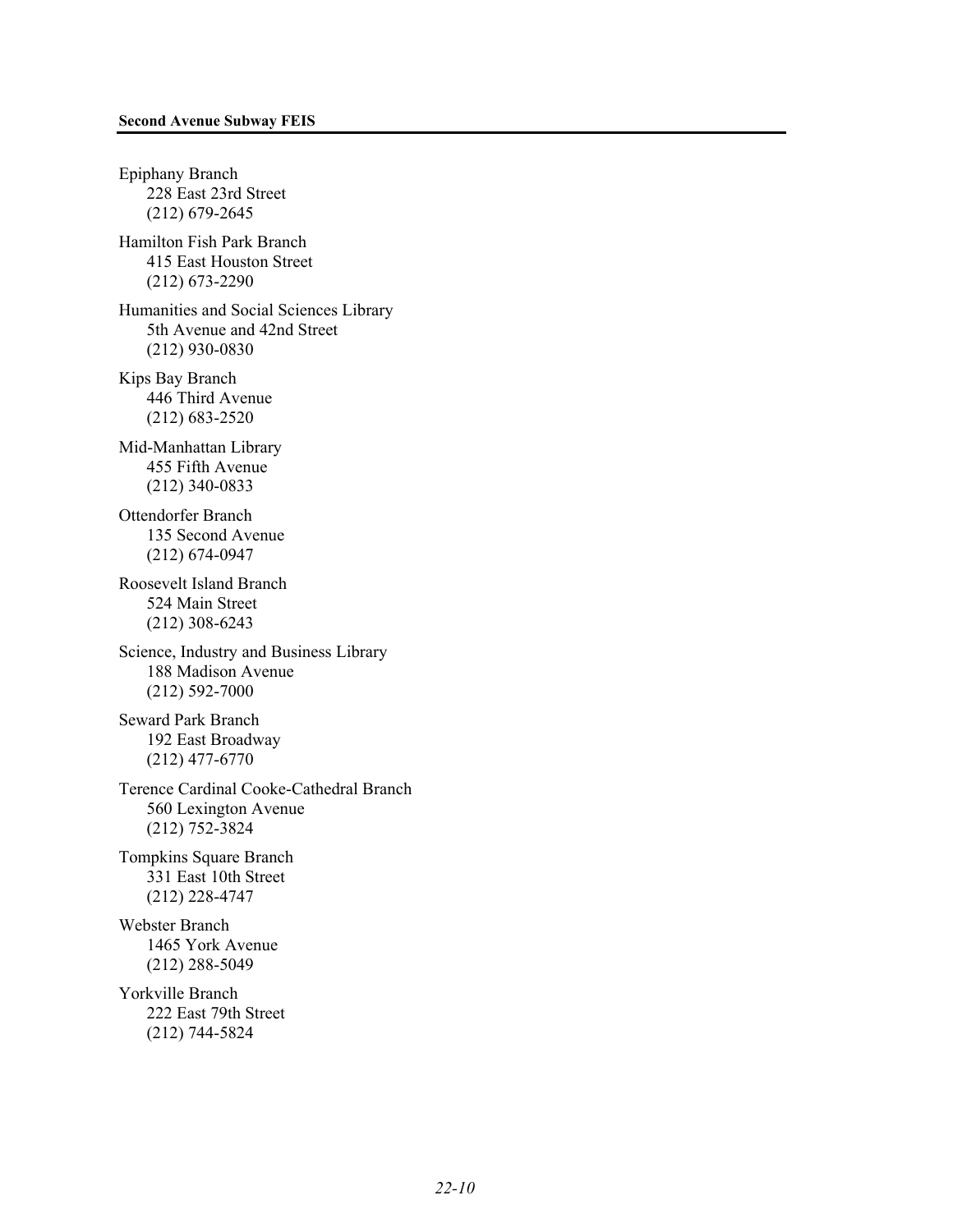### *BROOKLYN*

Brooklyn Public Library – Central Library Grand Army Plaza (718) 230-2100

### *BRONX*

Fordham Library Center 2556 Bainbridge Avenue (718) 579-4244

#### *QUEENS*

Queens Public Library – The Central Library 89-11 Merrick Boulevard (718) 990-0700

### *STATEN ISLAND*

St. George Library Center 5 Central Avenue (718) 442-8560

### **COMMUNITY BOARD OFFICES**

Brooklyn Community Board 7 4201 4th Avenue (718) 854-0003

Brooklyn Community Board 12 5910 13th Avenue (718) 851-0800

Manhattan Community Board 1 49-51 Chambers Street, Room 715 (212) 442-5050

Manhattan Community Board 2 3 Washington Square Village, Room 1A (212) 979-2272

Manhattan Community Board 3 59 East 4th Street (212) 533-5300

Manhattan Community Board 4 330 West 42nd Street Suite 2618 (212) 736-4536

Manhattan Community Board 5 450 Seventh Avenue, Room 2109 (212) 465-0907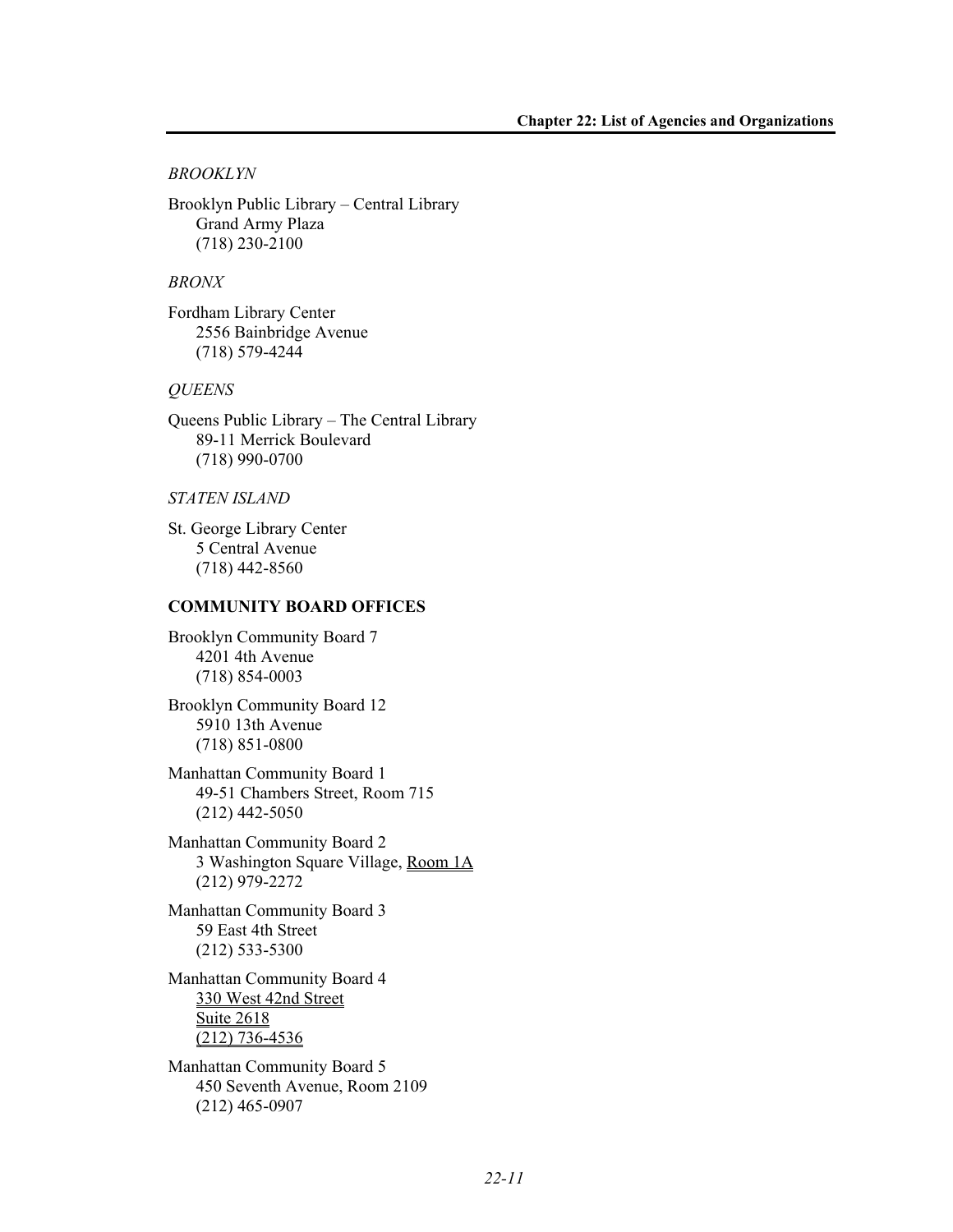Manhattan Community Board 6 866 United Nations Plaza Suite 308 (212) 319-3750

Manhattan Community Board 7 250 West 87th Street, 2nd Floor (212) 362-4008

Manhattan Community Board 8 505 Park Avenue, Suite 620 (212) 758-4340

Manhattan Community Board 9 565 West 125th Street, Suite 340 (212) 864-6200

Manhattan Community Board 10 215 West 125th Street (212) 749-3105

Manhattan Community Board 11 55 East 115th Street (212) 831-8929

Manhattan Community Board 12 711 West 168th Street, Ground Floor (212) 568-8500

### **BOROUGH PRESIDENTS' OFFICES**

Office of the Manhattan Borough President Municipal Building One Centre Street, 19th floor South Manhattan, NY (212) 669-8300

Office of the Bronx Borough President 198 East 161st Street, 2nd floor Bronx, NY (718) 590-8088

Office of the Brooklyn Borough President Brooklyn Borough Hall 209 Joralemon Street Brooklyn, NY (718) 802-3900

Office of the Queens Borough President Queens Borough Hall 120-55 Queens Boulevard Queens, NY (718) 286-3000